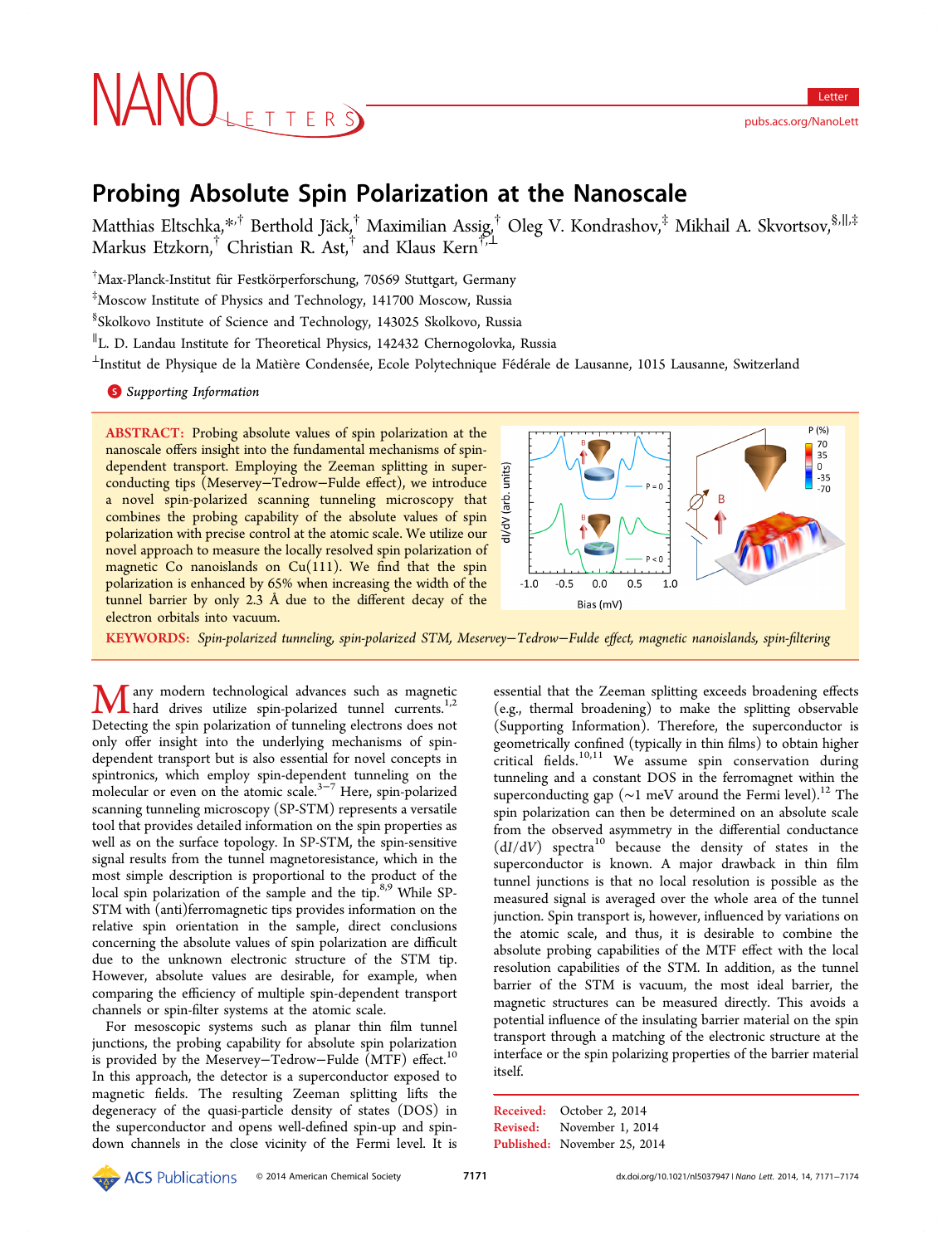Here, using superconducting vanadium tips, we transfer the MTF effect to scanning tunneling microscopy (STM) (in the following referred to as MTF-STM) combining the probing capability for absolute spin polarization with precise control at the atomic scale and the well-defined vacuum tunnel barrier of the STM. Since the geometry of an STM tip considerably differs from the well-established thin film superconductors in planar tunnel junctions, it is not a priori clear that tips show the same MTF effect. Nevertheless, we show that the geometrical confinement of a vanadium tip at the apex is well suited to observe the Zeeman splitting for fields up to 4.2 T, which is about an order of magnitude higher than the bulk critical field. To demonstrate the capability of the novel approach, we determine the local spin polarization of bilayer Co nanoislands on Cu(111). We can locally resolve the spin structure of the Co nanoisland with absolute values for the spin polarization. We further find that the spin polarization varies by 65% when changing the tip-to-sample distance by only 2.3 Å, which can be related to a different decay of the spin-up and spin-down wave functions into vacuum.

In Figure 1a, differential conductance (dI/dV) spectra measured with a superconducting V tip on a  $V(100)$  single



Figure 1. Zeeman splitting in a superconducting STM tip. (a) The dI/ dV spectra are measured with a superconducting V tip on normal conducting V(100) at 15 mK. With increasing external magnetic field the Zeeman splitting (indicated by the horizontal arrows) is enhanced and the superconducting gap decreases. The lines are fits based on Maki's theory, red (green) triangles mark the coherence peak of the spin-down (spin-up) channel. (b) Quasi-particle DOS are calculated by Usadel's equation. Larger opening angles  $\alpha$  result in spectra with broader features.

crystal (see [Supporting Information](#page-2-0) for preparation details) are presented for increasing out-of-plane magnetic fields. Since the critical field for bulk  $\tilde{V}$  is smaller than 0.5 T, the sample is normal conducting for all measurements shown. At our measuring temperature of  $15 \text{ mK}$ ,<sup>[13](#page-3-0)</sup> all spectra feature superconducting quasi-particle DOS for magnetic fields up to 4.2 T, proving that the tip apex remains superconducting. The enhanced critical field results from the confined geometry naturally provided by the tip. The lines in Figure 1a represent fits to the data using a modified Maki equation [\(Supporting](#page-2-0) [Information\)](#page-2-0).[14,15](#page-3-0) The characteristic four-peak-structure of the superconducting coherence peaks is caused by the lifted spin degeneracy of the quasi-particle DOS. The splitting increases with magnetic field  $B$  (see arrows in Figure 1a) and follows previous experimental results.<sup>[16](#page-3-0)</sup> This experiment greatly benefits from the choice of V as tip material. Because of its rather low spin−orbit coupling, the spin mixing in a magnetic field is small. Therefore, the resulting spectral features are better separable than in materials with higher spin−orbit coupling. The superconducting gap becomes smaller and closes

at the critical field (∼4.5 T). Repeating these experiments for several V tips, we observe the same Zeeman splitting in magnetic fields significantly higher than the bulk critical field. The critical fields as well as the superconducting gaps vary for each tip indicating an influence of the tip geometry. To obtain a better understanding of this geometrical influence, we solve a one-dimensional Usadel equation $17$  including an external magnetic field and modeling the superconducting tip as a cone with opening angle  $\alpha$ . At high magnetic fields, only a small region at the apex of the tip is superconducting. The spectral broadening increases with  $\alpha$  (Figure 1b), constituting an intrinsic broadening mechanism particular to the conical shape of the tip. Nevertheless, the Zeeman splitting is still clearly observable.

To demonstrate the capabilities of MTF-STM, we determine the local spin polarization of the well-studied system of bilayer Co nanoislands on Cu(111).<sup>[18](#page-3-0)−[23](#page-3-0)</sup> They are known to be outof-plane magnetized, i.e., the quantization axis is along the direction of the magnetic field.<sup>[19](#page-3-0)</sup> In Figure 2a, dI/dV spectra



Figure 2. Measurement of spin polarization by MTF-STM. (a) dI/dV spectra are measured on the Cu surface and the Co island with a superconducting STM tip. The spin-up and the spin-down contributions are extracted from the Maki fit of the tunnel spectra acquired on Co. (b) The absolute spin polarization is locally resolved on a Co island.

measured on a Co island and on the Cu surface are shown. On Co, a clear asymmetry in the dI/dV spectra is observed due to the imbalance between the tunneling spin-up and spin-down electrons. We use Maki's theory to fit our spectra because it includes a spin−orbit related mixing of the spin channels in magnetic fields.[14](#page-3-0),[15](#page-3-0) Although the spin−orbit interaction is still rather small, this term needs to be included to minimize the error bar on the extracted spin-polarization ([Supporting](#page-2-0) [Information\)](#page-2-0). We use a value  $\bar{b} = 0.14$  in agreement with literature values for  $V^{24}$  $V^{24}$  $V^{24}$  For the spectra in Figure 2a, we find a high spin polarization of 54  $\pm$  4%. This ability to probe the absolute spin polarization with MTF-STM goes beyond conventional spin-polarized scanning tunneling microscopy (SP-STM), relying on the tunnel magnetoresistance effect between two magnetic electrodes.<sup>[9](#page-3-0)</sup> For the particular superconducting tip shown in Figure 2a, the critical field is lower than in the previous case (∼3 T) and the spectral features appear broader, which we attribute to a larger  $\alpha$  of the tip apex (Figure 1b). Nevertheless, this does not hamper a detailed analysis of the spin polarization, except for slightly enhanced error bars [\(Supporting Information](#page-2-0)).

In order to gain insight into the local variation of spin polarization, we acquire more than 1000 dI/dV spectra on a Co island and extract the map of the absolute spin polarization shown in Figure 2b. Negligible spin polarization  $(0\% < P < 2\%)$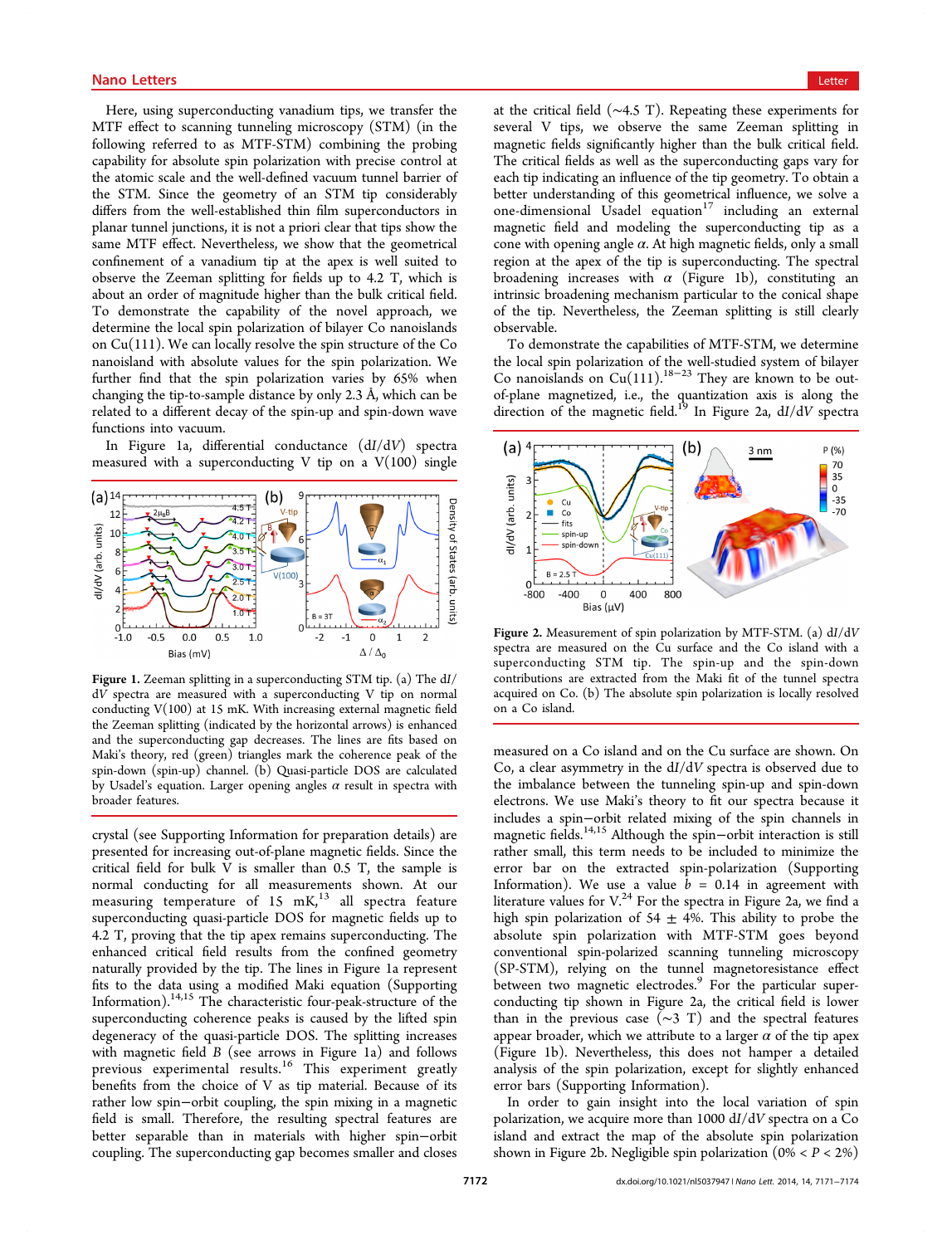<span id="page-2-0"></span>is obtained on the bare Cu surface meaning that the substrate electrons are not polarized within our error estimation. The inner region of the Co island is governed by the surface state of the majority sp-electrons and shows positive spin polarization. The rim state at the outer region of the Co island is formed by the minority 3d-electrons exhibiting negative spin polarization. $^{22}$  $^{22}$  $^{22}$  These findings, as well as the observed variations within the rim state at the Fermi level, are in good agreement with previous investigations.<sup>[19](#page-3-0)−[23](#page-3-0)</sup> Employing the quantitative scale of MTF-STM, we find negative spin polarization down to  $-56 \pm 5%$  at the outer region and up to +65  $\pm$  5% around the center position of the Co island. The measured spin polarization is about a factor of 2 higher than the spin polarization above the Co island calculated from density functional theory  $(DFT)$ <sup>[21](#page-3-0),[22](#page-3-0)</sup> This underlines the influence of the tunnel barrier, which we discuss by varying the tip-tosample distance in the next paragraph.

We find that the spin polarization of the tunneling electrons strongly varies with tip-to-sample distances. dI/dV spectra are acquired on a fixed position in the center of a Co island and on the bare Cu surface for decreasing tip-to-sample distances. The extracted spin polarization is shown in Figure 3a. On Co, the



Figure 3. (a) Distance dependence of the spin polarization of tunneling electrons. The spin polarization is measured on a single position of the Co island and the Cu surface for increasing conductance (stabilizing bias voltage  $V_s = 9.5$  mV). The fit shows the spin polarization calculated from a simple 1D model. (b) Schematic illustrations of the orbital wave functions on the spin polarization of tunneling electrons. The specific decay of atomic orbitals is directly correlated with the tunneling probability for the electrons. If the spin states occupy different orbitals, the tunnel current is spin-polarized. Since these electronic orbitals decay differently into vacuum, the spin-polarization of the tunnel current varies with distance.

analysis yields an increase of the spin polarization from 34  $\pm$ 3% to  $56 \pm 5$ % when the tip-to-sample distance is increased by only 2.3 Å. This corresponds to an increase in spin polarization of 65%. At the same time the conductance decreases from 0.14 $G_0$  to 0.0007 $G_0$  where  $G_0 = 2e^2/h$  is the conductance quantum. For this measurement range, we emphasize the high sensitivity of the spin-filtering on the barrier width  $(dP/dz \approx$  $10\%$ /Å), which clearly outperforms the benchmark material MgO in its standard range of application.<sup>[25](#page-3-0)</sup>

The strong distance dependence of the spin polarization can be attributed to the specific electronic structure of the Co island because the tip is spin neutral in the sense that the decay of the wave function is independent of the spin. The majority states are mostly formed by the delocalized sp-orbitals of a surface state, while the minority states are governed by localized d-orbitals as shown schematically in Figure 3b.<sup>[21,22](#page-3-0)</sup> The different

decay constants of these states into vacuum result in the distance-dependent spin polarization of the tunneling electrons. For a more quantitative analysis, we utilize a simple onedimensional model to describe the electronic states contributing to the tunnel current I. In our model, the spin polarization is defined as  $P = (I_1 - I_1)/(I_1 + I_1)$  with the spin-up (†) and spin-down (↓) contributions of the tunnel current  $I_{\uparrow\downarrow} \propto$  $|\langle \psi_{\uparrow\downarrow}|\psi_{\text{tip}}\rangle|^2$ . Thus, the spin polarization only depends on the overlap of the majority (minority) Co wave function  $\psi_{\uparrow}(\psi_{\downarrow})$ with  $\psi_{\text{tip}}$ , the wave function of the tip. The exponential decay of the majority surface state into vacuum is modeled by using the vacuum wave vector  $k_0 = (2m_0\Phi/\hbar^2)^{1/2}$  with the free electron mass  $m_0$  and the work function  $\Phi$  for Co.<sup>[26](#page-3-0)</sup> We also approximate the minority state by an exponential decay; however, we choose the decay constant in such a way as to reproduce the spin polarizations known from DFT calculations (Supporting Information).[21,22](#page-3-0) The solid line in Figure 3a represents a fit of this model to the measured distance dependence of the spin polarization of the tunneling electrons. When increasing the tip-to-sample distance the overlap with the localized minority state decreases more quickly than the overlap with the delocalized majority state; hence, the spin polarization of the tunneling electrons increases in very good agreement with the experimental observations. Competing effects such as the change of the tunnel barrier height or trapping states<sup>[27](#page-3-0)</sup> are negligible in our measurement setup (Supporting Information).

Transferring the MTF technique to STM, we present a novel approach for probing absolute values of spin polarization at the nanoscale. Because of their confined geometry at the apex, the critical fields of the superconducting V tips are strongly enhanced making the Zeeman splitting of the superconducting quasi-particle DOS observable. Locally resolving the spin polarization of a Co nanoisland shows good agreement with previous studies and adds an absolute scale. The ability to extract the distance dependence in the spin polarization of the tunneling electrons demonstrates the advantages of this new approach. The observed effect can be explained by the difference in the decay length of the spin polarized wave functions of the Co island. This illustrates that access to the absolute spin polarization allows a more fundamental study of the underlying physical mechanism involved in the spindependent tunneling process and, therefore, is ideal for comparison with theoretical models. MTF-STM represents an excellent technique to disentangle the contributions of the electrode and barrier material to the spin-polarized tunnel currents. Besides fundamental aspects, our approach offers direct access to a wide variety of systems mimicking components of real devices. For example, the role of metal oxide barriers in spin filters can be investigated on the atomic scale allowing additional information on structural influences, participating electronic wave functions, or the formation of localized states.<sup>[30](#page-3-0)</sup> In novel spintronic devices, our approach provides direct insight into the detailed spin properties on the nanoscale.

# ■ ASSOCIATED CONTENT

#### **6** Supporting Information

Meservey−Tedrow−Fulde technique, experimental methods, Maki theory, Usadel equation in the tip, 1D model for Co nanoisland, and distance dependence of the current. This material is available free of charge via the Internet at [http://](http://pubs.acs.org) [pubs.acs.org](http://pubs.acs.org).